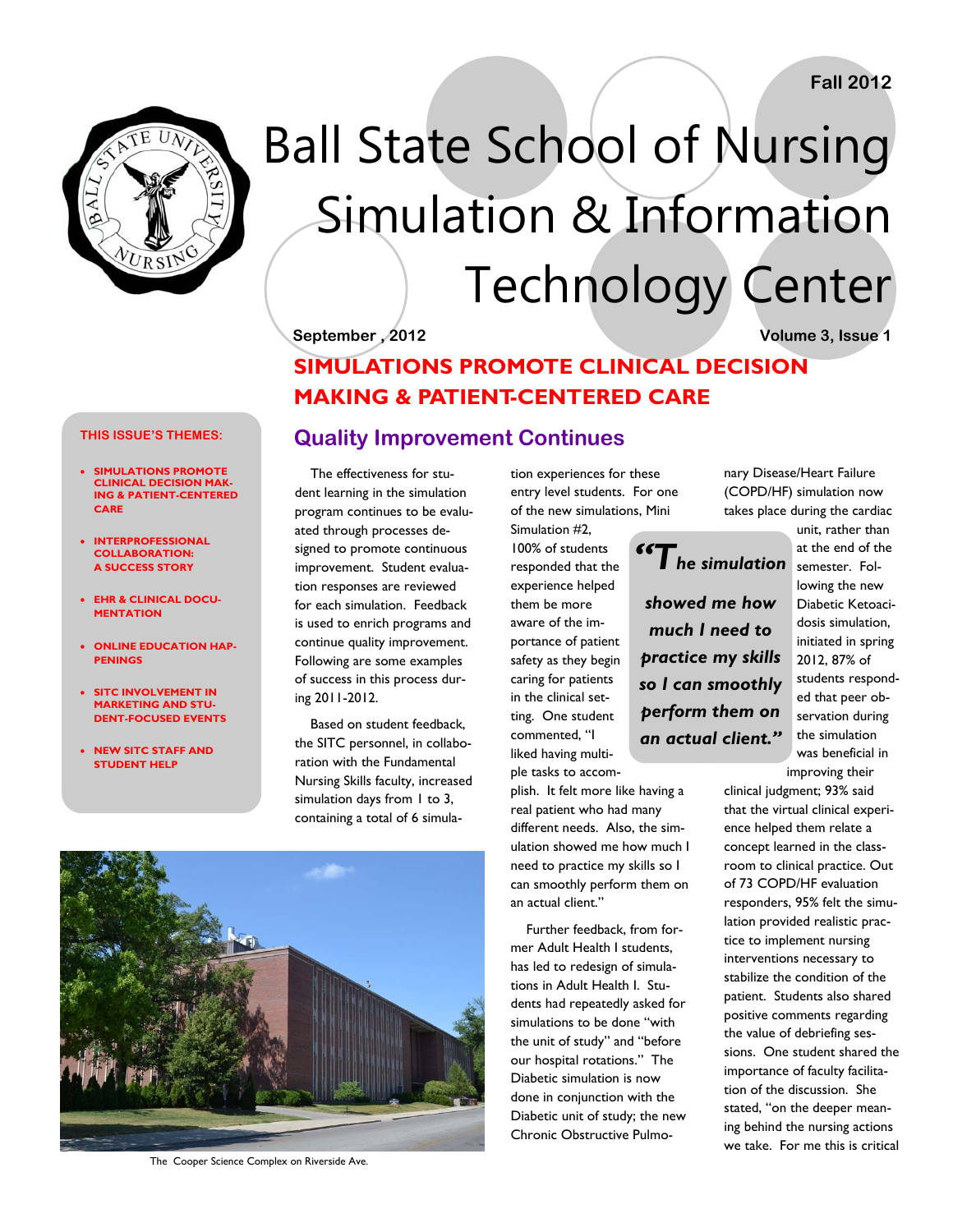### **Ball State School of Nursing Simulation & Information Technology Center** because if I understand why &

*"For me this is critical because if I understand why & how something works, I remember it!!"*

# **Quality Improvement Continues**

how something works, I remember it!! :-) Great learning experience."

 In NUR 406, Nursing of Childbearing Families, students have repeatedly asked for a simulation on gestational diabetes on their simulation evaluations. NUR 406 faculty developed a new simulation, in collaboration with SITC personnel, entitled Infant Hypoglycemia. It involves recognition, care, and treatment of infant hypoglycemia following birth by a gestational diabetic mother. With the first use of the new simulation during spring semester 2012, students responded at 91% that they felt more confident in their ability to assess an infant with hypoglycemia

and implement appropriate nursing interventions. Individual student comments are each considered, such as by one

*"I was able to put the assessments into practice so that I could relate everything to what was happening and why."* 

student who wrote, "I was able to put the assessments into practice so that I could relate everything to what was happening and why."

 A goal of the School is to continue to offer quality simulations that are realistic to current clinical practice. Faculty and SITC personnel take seriously the feedback of students and faculty to modify processes, update programs, and develop new experiences for enriched student learning at the undergraduate and graduate levels. If you have quality improvement suggestions, please see any member of the SITC team (on campus in CN353; CN355; or CN214 or CN355; by e-mail at **nursing**sitc@bsu.edu; by phone at 765-

285-5584, 5583, 5587 or 5585).





Students confer with one another during the DKA Sim for Adult Health I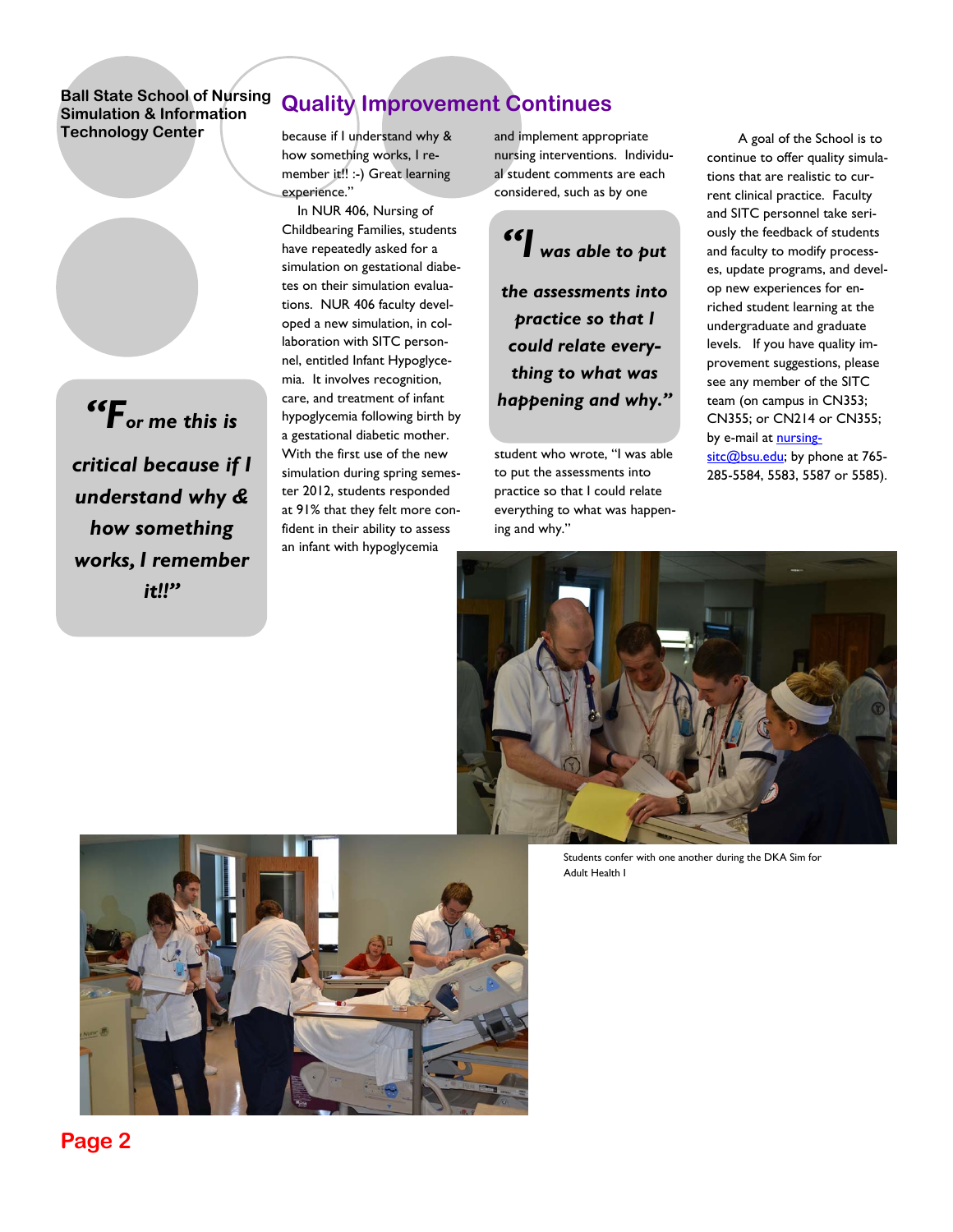## **Ball State School of Nursing Simulation & Information Technology Center SimMan 3G** is one of the newest

patient simulators in the series from Laerdal Medical. SimMan 3G is a simulator which is controlled wirelessly by a tablet PC. This completely wireless solution

**Possibilities** 

is entirely self-contained, allowing for 4 hours of continuous operation on battery power. The simulator also has interchangeable, rechargeable batteries as well as options for hardwired power and network connections. A new part of this all wireless solution is the wireless mon-

itor which allows the patient simulator's vital signs to be monitored while faculty and/or tech support personnel are freely moving around the simulation environment. The SimMan 3G is able to simulate convulsions from a slight tremor to a full blown seizure, all of which can be easily controlled by the instructor. The design of the SimMan 3G allows for CPR and drug administration to be performed directly on the simulator as demonstrated in the NUR 231 Nursing Fundamental Skills class. These information logs allow the faculty to review the

istration and provide helpful feedback to the students. The simulator is able to simulate countless other aspects of breathing simulation such as, controllable open/closed airway, various forms of intubation, tongue edema, pharyngeal swelling, trismus, cyanosis, and even CO<sub>2</sub> exhalation. SimMan 3G provides the same type of functionality for cardiac complications like having carotid, femoral, brachial, radial, dorsalis pedis, popliteal and posterior tibialis pulses synchronized with ECG. Students in the Health Appraisal Across the Lifespan class, NUR 230, utilize this functionality by assessing heart and lung sounds each semester. Another added feature are the eyes of the Sim-

quality of drug and CPR admin-

**New Simulator Equipment: New Teaching & Learning** 

Man 3G. The normal blinking functions of the eyes remain but new features include partially opened states and reactivity to light. All of these added features will help nursing students advance their clinical judgment skills by reacting to the more specific physiological cues given by the manikin. The newer simulator controls now allow multiple SimMen to be run from one interface. The SimMan 3G can be controlled from anywhere on the network and allows for multiple users to control or observe the simulation simultaneously. The SimMan 3G is one of the most mobile and functional simulator, making it a great solution for use in simulations across the curriculum.



NUR 230 students listen to heart and lung sounds on SimMan3G



WellCome Home Room after renovations



**Page 3** 

# **Clinical Simulation Space Renovation**

The School of Nursing now has another fully functional simulation suite area. Last Fall and Spring 2011-12, CN 264 (a.k.a. The Wellcome Home Area) underwent exciting renovations. Ceiling-mounted cameras and microphones were added in various spots to provide ample recording opportunities for review and feedback from instructors. An observation window was added to the bedroom so that students can watch their peers during a simulation. The

closet in the living room has been expanded and outfitted with the necessary equipment to create another control room for SITC staff. There is also an observation window in the control room so that SITC personnel can follow along with the simulations. This renovation opened the door for new community health care simulations this Fall semester, 2012. The renovated area was also available for a tour for representatives from IndyOrtho and over

20 Admissions Office personnel during Summer 2012.

The remodeling of CN216 is also complete. One third of CN 216 has been divided to develop an acute care hospital room, complete with a camera and microphone for simulation recording, as well as a technical control room and a one-way mirror wall for simulation observation. This allows the Adult Health courses to have simulation space that houses acute care specialty equipment, com-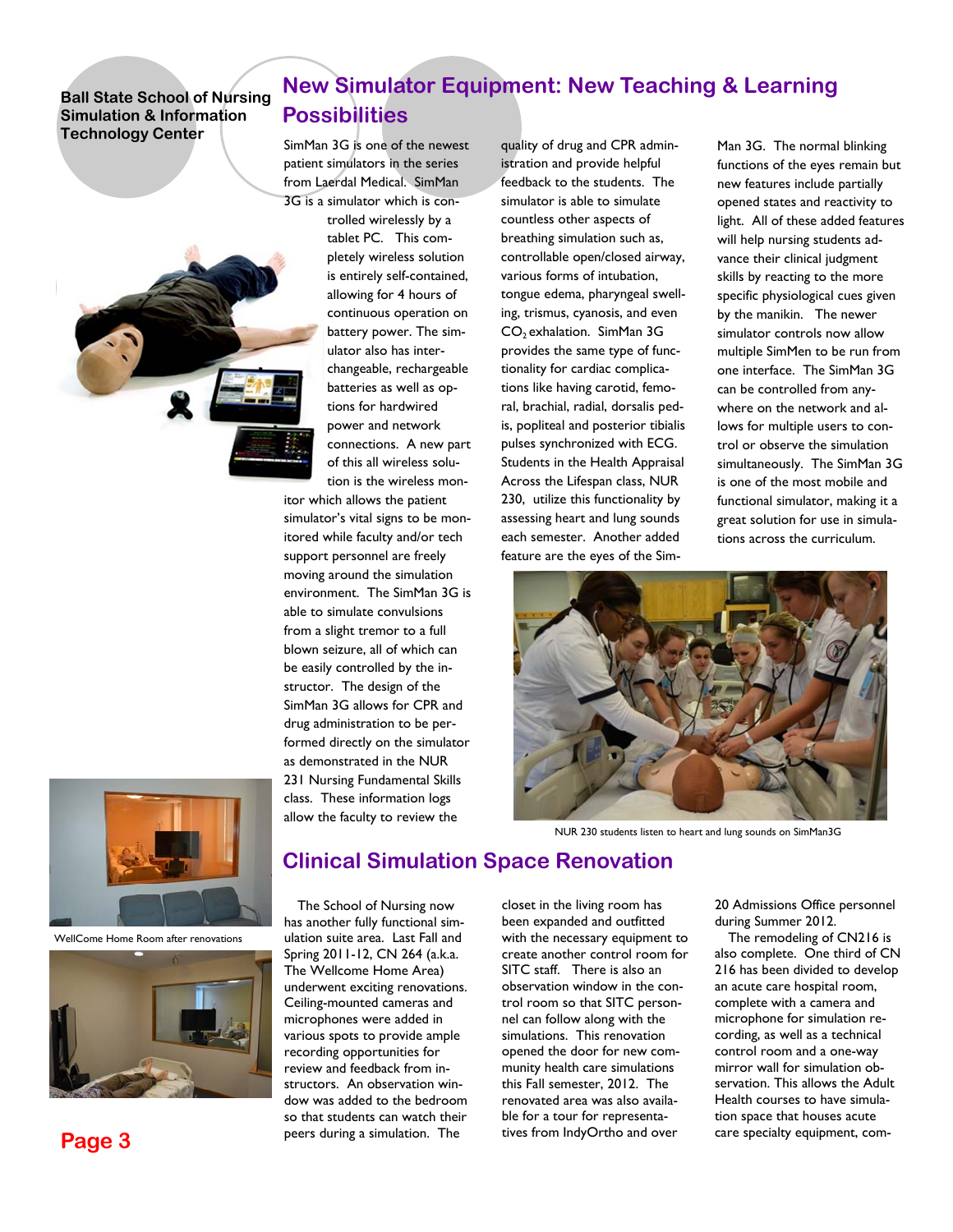### **Ball State School of Nursing Simulation & Information Technology Center plete with ventilator, code cart,**

# **Clinical Simulation Space Renovation (cont.)**

faculty

and invasive monitoring equipment. The room set up is similar to IU Health Ball Memorial Hospital's remodeled Intensive Care Unit patient rooms. The mirror wall has been used for class participation through the use of iClicker technology. The students viewing the simulation can be actively engaged in clinical decision making related to the simulated experience.

The remainder of CN 216 is a multi-functional lab space for simulation as well as demonstration, clinical lab practice and evaluation. Eight computer stations have been installed, all on the BSU Nursing Network with Internet capability. Nursing students from across the curriculum are able to use this realistic healthcare agency space for clinical simulations. Thanks to Deb Siela and Mahnaz Mahmoodi for working with the BSU architect, Susan Johnson, and SITC personnel to assure the practice realism of the final room design. A big Thank You also to the BSU physical plant crew of electricians, data engineers, painters, carpenters, and plumbers who worked several months on the projects.





(Above) 216B renovations completed with 2 way mirror. (Left) iStan gets excellent care in the Critical Care Unit, 216A.

# **Multidimensional Simulation Expansion to NUR 350**

 The Spring 2012 semester brought some new simula-



NUR 350 students using Second Life to obtain a mental health history

tions to the Psychiatric-Mental Health Nursing, NUR 350, roster that students have continued to participate in this Fall. First, students are immersed in the Second Life world once again to inter-

view a virtual patient exhibiting effects of a certain mental illness. Each "patient" will show signs of various psychiatric problems and the students interview these patients. Students are familiar with this virtual format as they have already experienced the Second Life world in NUR 230, but this simulation comes as a challenge to students as they now interview patients they first met in the earlier sophomore class.

 Subsequent simulation experiences include interviews that students conduct with a volunteer from the Muncie community. The first interview is a basic psychosocial assessment. The second interview features a volunteer displaying symptoms of a psychiatric case, similar to the Second Life inter-

view. Students once again use interviewing and assessment skills for this psychiatric focused case.

 A telehealth simulation of a crisis intervention has also been added in this simulation experience. Look for further exciting developments

in teaching and learning strategies for Fall 2012 as Marsha Burden, NUR 350 faculty, participates in the new University Interactive Learning Space Initiative. More information about this initiative can be found at http://cms.bsu.edu/About/ AdministrativeOffices/ EducationalExcellence/Services/ LearningSpacesInitiative.aspx



After Second Life comes the volunteer patient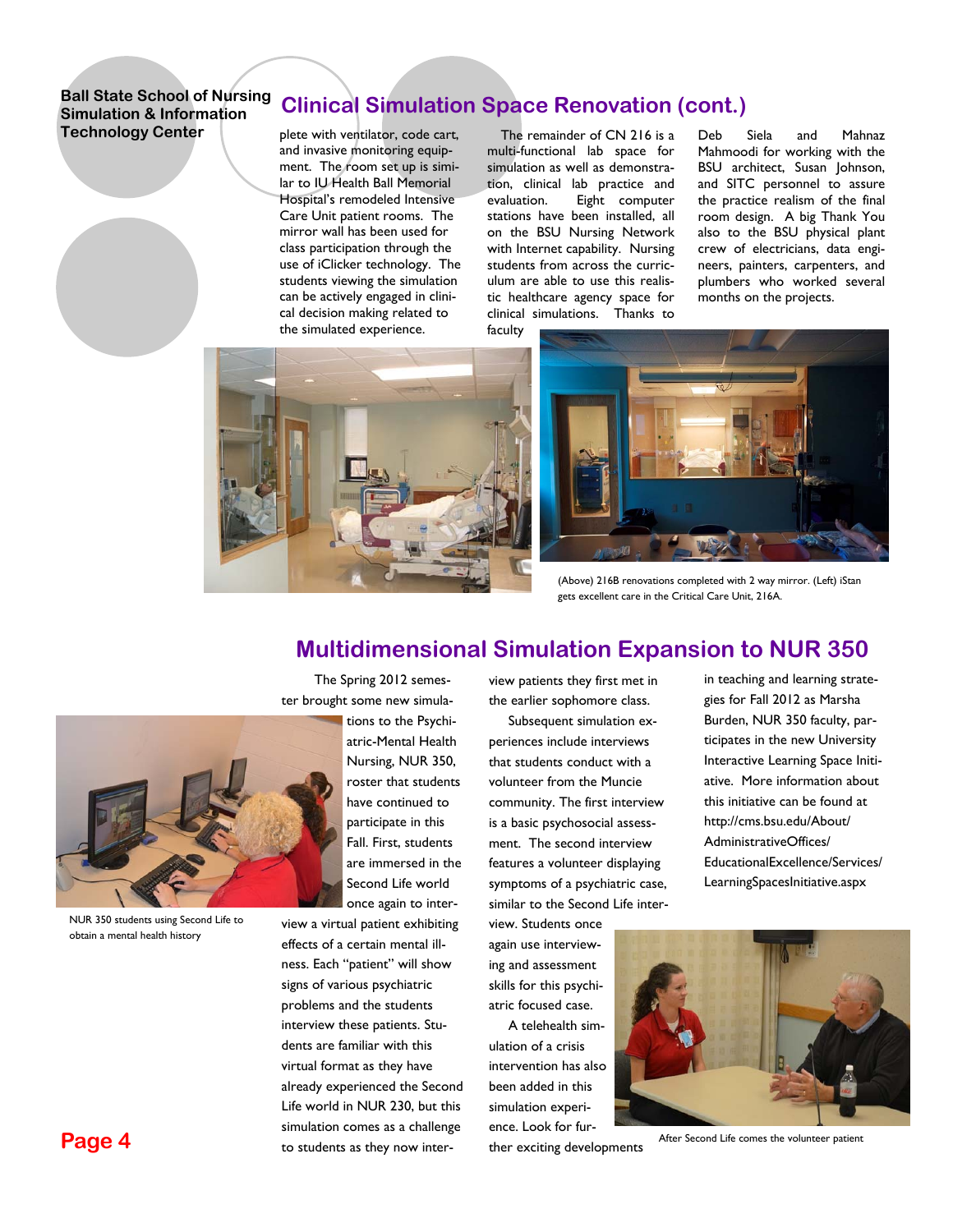# **Community and Alumni Volunteers Enhancing Simulation Fidelity and Quality across Curriculum**

Since the success of a 2008 pilot program that paired Retired Senior Volunteer Program (RSVP) volunteers with Ball State University nursing students for a health history interview, RSVP, alumni, and other community partners have moved forward and expanded this vol-



Volunteer of the Year, Alan Hokenson, interacts with a 231 student during one of the "mini" simulation experiences

unteer client program to enhance simulation fidelity and quality across the curriculum. The volunteer program expanded in 2009- 2010 to the senior level leadership/ management course for a Charge Nurse Management Simulation where volunteers role play as surgery patients in an

volunteers were added to the fundamental skills with patient role playing for an end-of-the term competency simulation. Other clinical courses in the pre -licensure program now include volunteer clients to enhance simulations include the adult health and psychiatric nursing courses.

The volunteer client program now requires over 600 volunteer hours each fiscal year. Outcomes from the Volunteer Client Program have been positive. Both student nurses and volunteer "patients" report very high satisfaction with the experience. Out of the over 400 students surveyed since 2008, 87% reported they are "better prepared to take an actual health history in the clinical setting." Additionally, over 97% of the student nurses recommended the continued use of volunteer

patients in their education.

Volunteers are also very enthusiastic about their involvement and rewarding opportunity to help future nurses improve health care in our community. Adjectives used to describe the nursing students include: great job, very thorough, organized, energetic, good listener, very professional, thoughtful, considerate, kind, and caring. One volunteer commented that her "confidence in nurses continues to be sky-high." Our featured volunteer for the year was Alan Hokenson, a retired nurse who has volunteered 127 hours during the 2011-12 year—and was honored for his contributions at the annual School of Nursing Banquet. In addition, Alan volunteered 36 hours in 2010 when he first began participating in our program.

# **INTERPROFESSIONAL COLLABORATION: A SUCCESS STORY**

# **End of Life Simulation Brings Collaborative Efforts and the Simulation into the Classroom**

 The Nursing Program here at Ball State University greatly

Jeff Bowman, and other morticians from Parson's Mortuary, volunteer their time to add realism to the End of Life simulation.

relies on simulation as an educational tool.

Through the years, we have incorporated a wide range of simulation experiences, and have reached the point where they are

used in every level of the undergraduate nursing experience. With every year that passes, we find ourselves further refining these simulations in order to provide the safest and most realistic experience for students.

 This past summer semester of 2011, we have included a new simulation for NUR402 simulating the care of a patient who is near death, and, in the course of the simulation, dies. A few select students engage in the scenario located in the Cooper Nursing main Simulation Laboratory, while the lecture class views from a remote location. This allows the instructor to offer teaching to the class as a whole while allowing everyone to observe

the scene.

 The Clinical Laboratory Specialists, Allison Ottinger and Rebecca Fights, act as the family member who sits anxiously at the bedside as the condition of the patient worsens through the phases. This allows the student to focus on educating and comforting the family without removing focus on patient comfort. After each of the three phases of the simulation, the faculty, Mona Powell, facilitates the debriefing session with the students. In the final phase, the interprofessional partners join the students and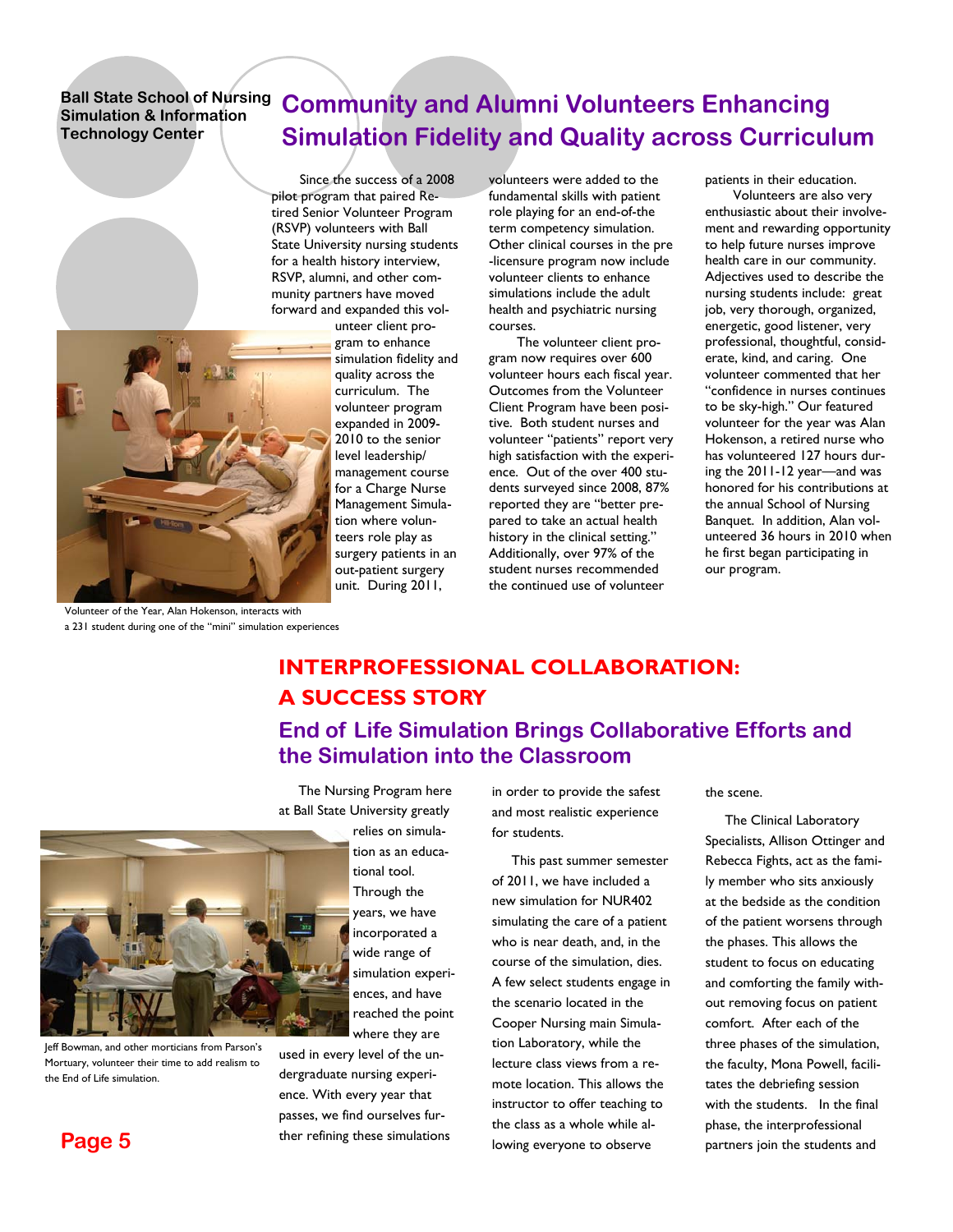

I8500 Mobile Telemedicine Station

# **Did You Know?**

InMedica, the medical electronics market research group, reports that the practice of telehealth is growing so rapidly the market is set to exceed \$6 billion by 2020.

# **End of Life Simulation Brings Collaborative Efforts and the Simulation into the Classroom**

faculty for the debriefing of the simulation experience.

 Students rated the simulation positively, stating that they "… felt like this simulation experience did a great job of preparing [them] to deal with end of life care." Even the observing students stated that they "…liked the opportunity to watch the other student perform the simulation and be able to provide feedback." The experience proves to be a beneficial experience for the students, and adds a new perspective to patient and family care.

 Thanks, too, to our University technology partners, Larry Cannon, Jerry Cole, and JungUn Moon in facilitating the remote tech links.



Students make use of videoconferencing tools to observe the simulation as it happens, without leaving the classroom

# **Telehealth Continues to Expand**

Telehealth involves the use of electronic information and telecommunications technologies to support long-distance clinical health care, patient and professional health related education, and public health. This trend is a valuable tool for gathering and electronically transmitting interactive interdisciplinary consultation.

In addition to the telehealth communication that was incorporated into a home care simulation during the fall of 2010 in the Community Health "clinical setting", Psychiatric Mental

Health Nursing used telepsychiatry to simulate a crisis intervention with a suicidal patient. During a simulated telehealth scenario, the "patient" was situated in our critical care unit while the faculty and students were in a classroom elsewhere on campus observing the interaction between the nurse and the patient via video teleconferencing. This was achieved with the collaboration of the SITC staff, nursing faculty, and University Computing Staff to demonstrate the use of tech-



nology in current nursing practice.

The SITC personnel and faculty are continuing to explore further application of telehealth technology throughout the curriculum, including the possibility of telemedicine carts which enables nurses to perform assessments and stream the results live to a third-party observer. Let us know if you are interested in being a part of this evolving venture.

> TANDBERG is now +1|1+1|1+ part of Cisco. **CISCO**





Angela Cox and 404 Community Health students use videoconference software to link to the remote site physician office for a patient skin assessment during a simulation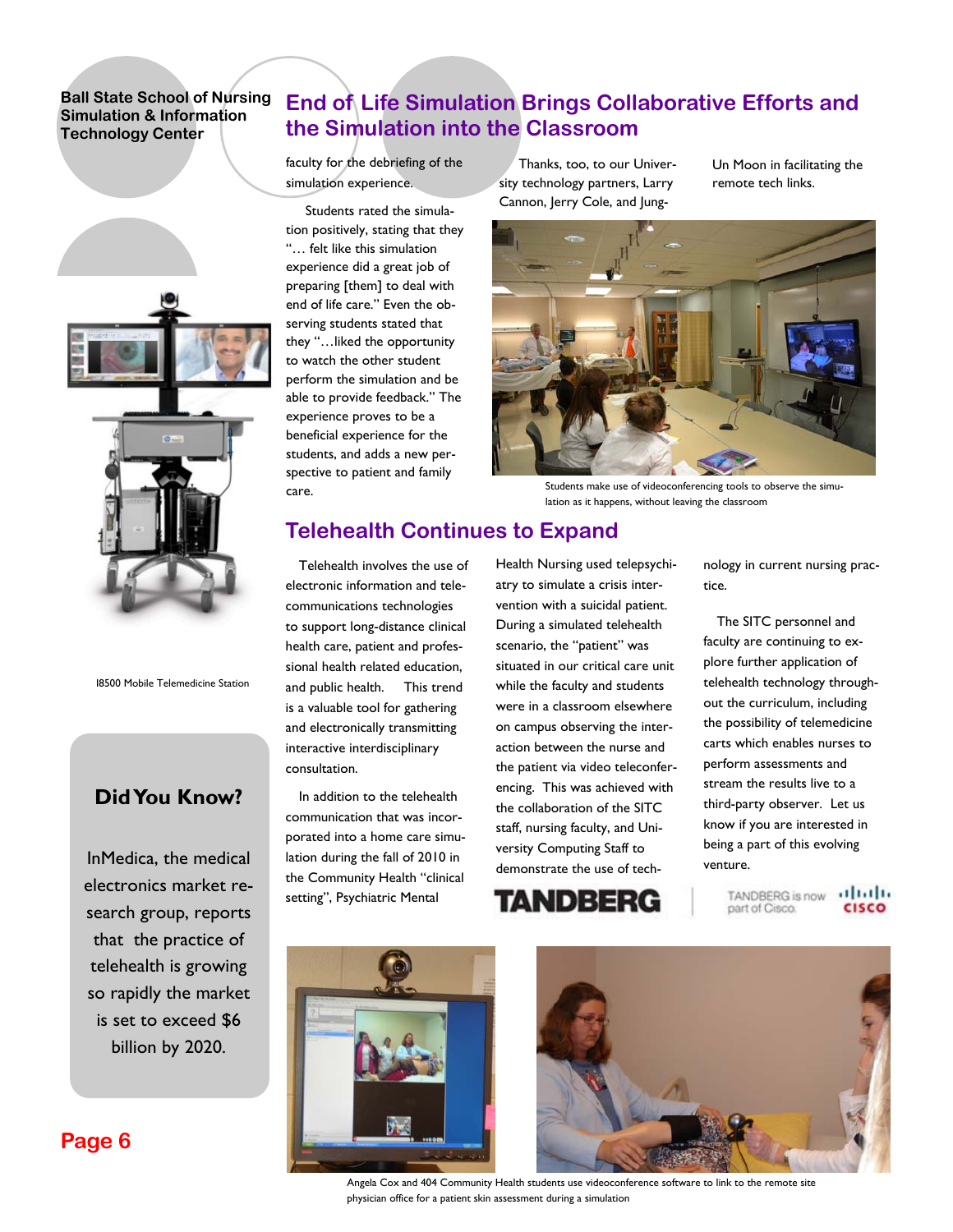# **Ball State School of Nursing Simulation & Information**

### **Did You Know?**

**"**Neehr Perfect is based on VistA, the US government's EHR and the most widely-used EHR in the world. " -neehrperfect.com

# Technology Center **New EHR Management Software Implemented EHR & CLINICAL DOCUMENTATION**

 In the ever continuing effort to improve how our nursing students are prepared for clinical work, Neehr Perfect EHR, an Electronic Health Records System is being implemented in the curriculum. With the 2014 Federal Healthcare Reform recommending that health institutions move to an electronic health records management system to maintain all patient information, it is essential that our students are familiar with EHR systems.

es will allow a more realistic and full understanding of documentation and capabilities for increasing patient safety and quality of care. Existing assignments such as care plans, competency evaluations, and charting in simulations are being integrated into the EHR system and was pilot tested during the sum-

taking vital signs of a patient, they will chart those vital signs into the patient's electronic chart. They will then be able to see trend changes in vital signs over time. These skills will not only allow our students to excel in nursing and become highly competitive in the nursing field, but it will increase the quality of patient care.

 The augmenting of clinical work, competencies, and simulations with Neehr Perfect will provide a more complete and realistic learning approach. It will also give the students necessary experience in realworld EHRs to prepare them for practice.

 Neehr Perfect EHR will not only allow students to become familiar with EHR systems through orientation of the program, but immersing students into the EHR through classwork and simulated clinical experiencmer, 2012.

 These assessment charts will supplement the hands-on activities, providing a more realistic and authentic clinical experience. For instance, instead of students simply

# **Typhon Expanded into Undergraduate Curriculum**

 Designed for any kind of nursing programs, Typhon Group's Healthcare Solutions function as a complete electronic student tracking system; including comprehensive collection of each student's patient encounter logs, clinical procedures and skills achieved that need to be tracked during their clinical rotations.

 Program directors, faculty members, clinical site coordinators, and students can have instant online access to enter data and view tallies and charts of cumulative clinical experiences. Custom searches also provide faculty with further case details based on filters and subsets.

Students can quickly and easily enter all patient encounter information from one page, including demographics, clinical



information, diagnosis and procedure codes, skills, medications, and clinical notes.

 Since the pilot test of this product in the summer sophomore courses, faculty have customized various areas, including course lists and procedures and skills. Used for a number of years by the graduate faculty, baccalaureate faculty

can now run reports by date, course or semester in aggregate for an entire class

 Information from Typhon's system not only allows students to develop a portfolio of their work that can be used when seeking employment, but also allows faculty and program directors to follow the progress of each student. Faculty can track whether or not students are satisfactorily progressing in their clinical experiences, thereby meeting the objectives of the course. Demographic information will indicate what types of procedures students are asked to perform. Overall, faculty can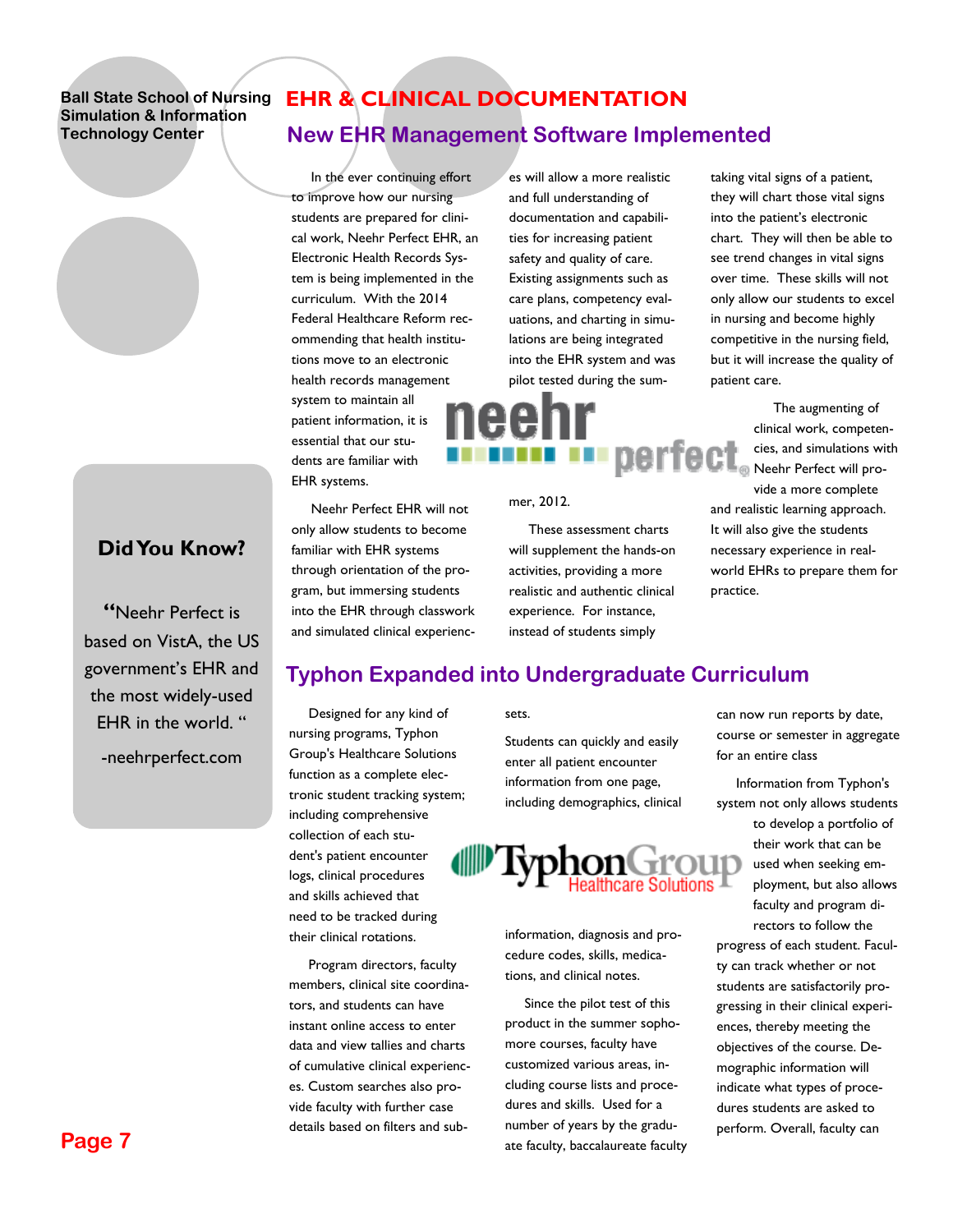# **Typhon Expanded into Undergraduate Curriculum**

### **Ball State School of Nursing Simulation & Information Technology Center**



compare what students are being taught and how that compares to actual performance in the clinical arena. As a result, the program will facilitate faculty assessing what areas need to be changed so that students continue to meet nationally established clinical competencies.

offices, users can login from anywhere and receive the latest upgrades and features automatically, without installing any software. The Typhon Group web applications work with any web browser without any additional software (including the iPhone).

 Because the application is hosted at Typhon Group's

# **New Developments in the SITC**

### **Faculty Drive Changes in Stethoscope & Sphygmomanometer**

Beginning in summer 2012, incoming nursing students were required to purchase a Littmann Classic II SE stethoscope instead of the former Sprague type. This change was based on a faculty member's observation that the Sprague Rappaport stetho-

scope was not sufficient for necessary assessments in the senior level clinical courses with higher acuity patients. The Littmann Classic II SE is an investment that can carry students not only through their undergraduate clinicals, but also through many years of their career. Inbound students are required to purchase the Littmann stethoscopes through Redding Medical and will receive group discount pricing that has been arranged specifically for Ball State students. Stethoscopes sales will take place prior to fall and spring semesters each year with stethoscopes being distributed to

the NUR 230 students their first day of class. Littmann stethoscopes were optionally made available to upperclassmen prior to fall semester 2012.

 The sphygmomanometer requirement for incoming nursing students will change beginning in spring 2013 when students will

begin purchasing a latex free two-tubing vinyl blood pressure cuff rather than the previous 1-tubing aneroid style. This modification also came about through faculty requests. Students entering NUR 230/231 may purchase blood pressure cuffs through the TIS or Ball State

Bookstore through fall 2012. In spring 2013, the new latexfree sphygmomanometers will be available through a School of

Nursing sale with Redding Medical along with the stethoscopes.

### **Technology Assessment**

The SITC is finalizing a technology needs assessment that will focus on giving the faculty the opportunity to learn more about a given technology regarding social media platforms, mobile devices and video conference software, educational technologies/resources, and information literacy skills. A document will be distributed to all faculty that will ask their familiarity with each technology and then ask them to rank the priority with which they'd like to learn more about.

 Once we have the results, the SITC personnel will use this information to design workshops that will allow small groups of faculty and staff to come together and immerse themselves in a hands-on learning experience with the tech-

> nologies and/or schedule one-onone tech update sessions. Be sure to look for this technology update needs assessment in the near future!

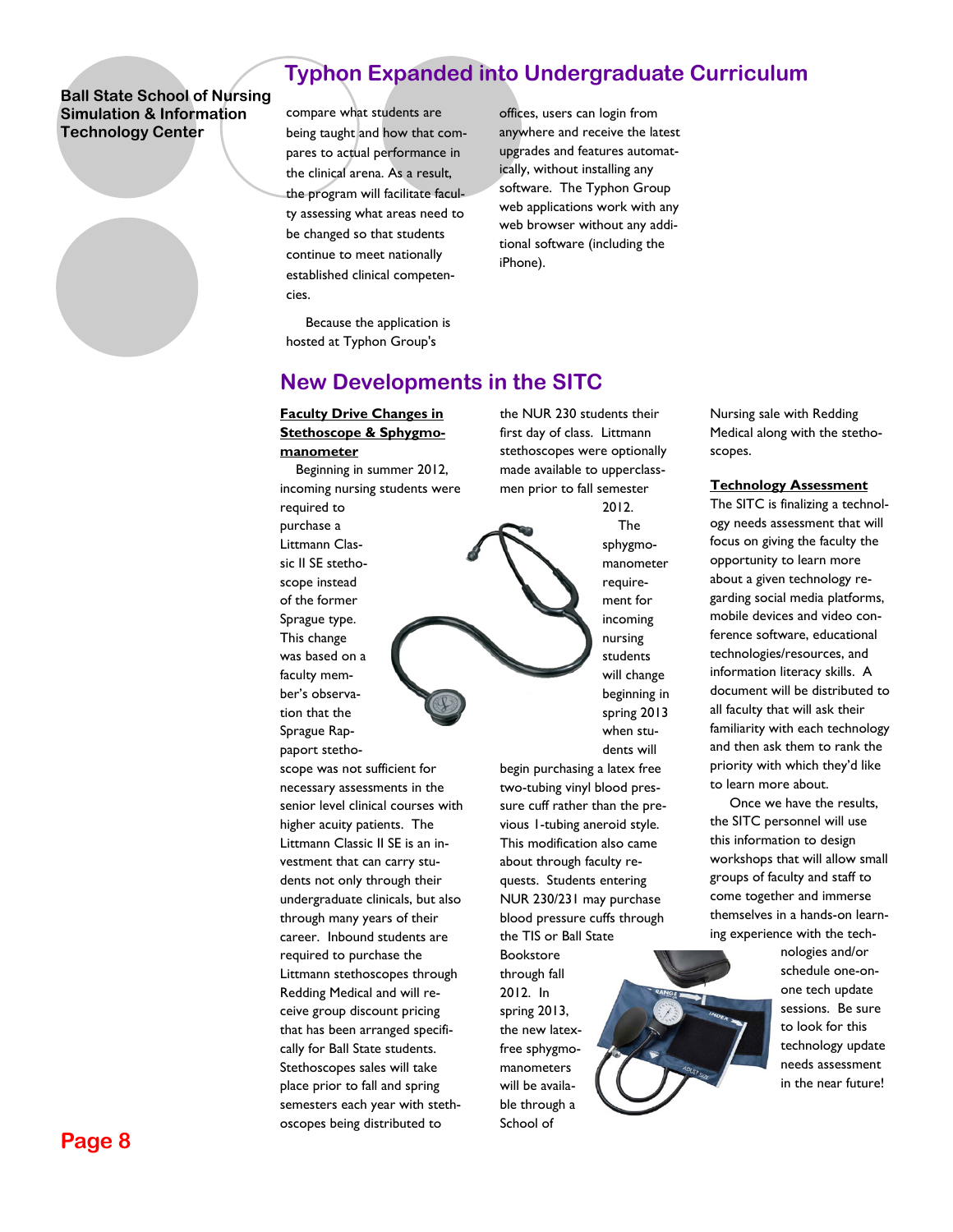# **DNP New Student Orientation ONLINE EDUCATION HAPPENINGS**

In the fall of 2011, incoming Doctorate of Nursing Practice (DNP) students arrived from all over the country to attend the SITC's first orientation specifically designed for the DNP Program. During this four hour orientation, students were given a tour of the School of Nursing, and then introduced to and/or updated on many of the programs that are prominent in the School of Nursing, such as Blackboard, inQsit, Typhon, and many more.

Plans are in place to offer the second DNP student orientation on November 10th, 2012 and includes updates from the previous year. Included in this year's orientation are some of

the newer E-Tools used by students and faculty. Examples include the new Blackboard Collaboration tool which allows students to communicate with one another and with faculty in several ways using Blackboard as the medium. Another is the use of Skype as a communication tool with their advisor to receive face-to-face guidance.

During the orientation there will also be time to include second year students. The second year students will join newcomers in the orientation to the various technologies which have been developed and implemented since their orientation.

The technology orientation is done collaboratively with the faculty who teach in the DNP program, SITC personnel, and other content and instructional support service personnel from the university.

# **Helpdesk Support**

With an ever-increasing number of students enrolled in online courses, the School of Nursing and University has continued to step up their level of technology support. In-house policies and software has helped increase our response time to technology related emails and phone calls tremendously. A new phone system helped to centralize our support calls to a single phone number that students and faculty can easily remember.

Technical support is available for students, faculty, and staff by phone, email or by coming to CN355 from 8:00 A.M. until 5:00 P.M. EST Monday through Friday during Spring and Fall terms. In the Summer technical support is available for students, faculty, and staff from 7:30 A.M. until 4:00 P.M. EST Monday through Friday.

Hundreds of calls and emails are fielded in the SITC each semester due to the School of Nursing having roughly 450 students on campus each semester, and just as many (if not more!) online in the RN-to-BS, Masters, or DNP program. In addition to the students, the SITC provides support to over 60 nursing faculty, staff, and administrative personnel.

To help expand our helpdesk support for our large population of distance students, the

SITC has set up a videoconferencing station to assist students via Skype. Not only will this allow students to speak with a SITC technician face-to-face, but it also enables them to share their screen with the person on the other end which will increase our success rate in troubleshooting greatly.

The SITC unit also continues to be linked to the University Helpdesk. This fall, Britain Bryant attended a workshop with UTS personnel to learn the use of a new ticketing system that is to be used by SITC personnel when contacting the University's Helpdesk.



Tech support is now available on Skype! Add us to your contact list as nursingsitc and contact us during work hours if you need immediate help.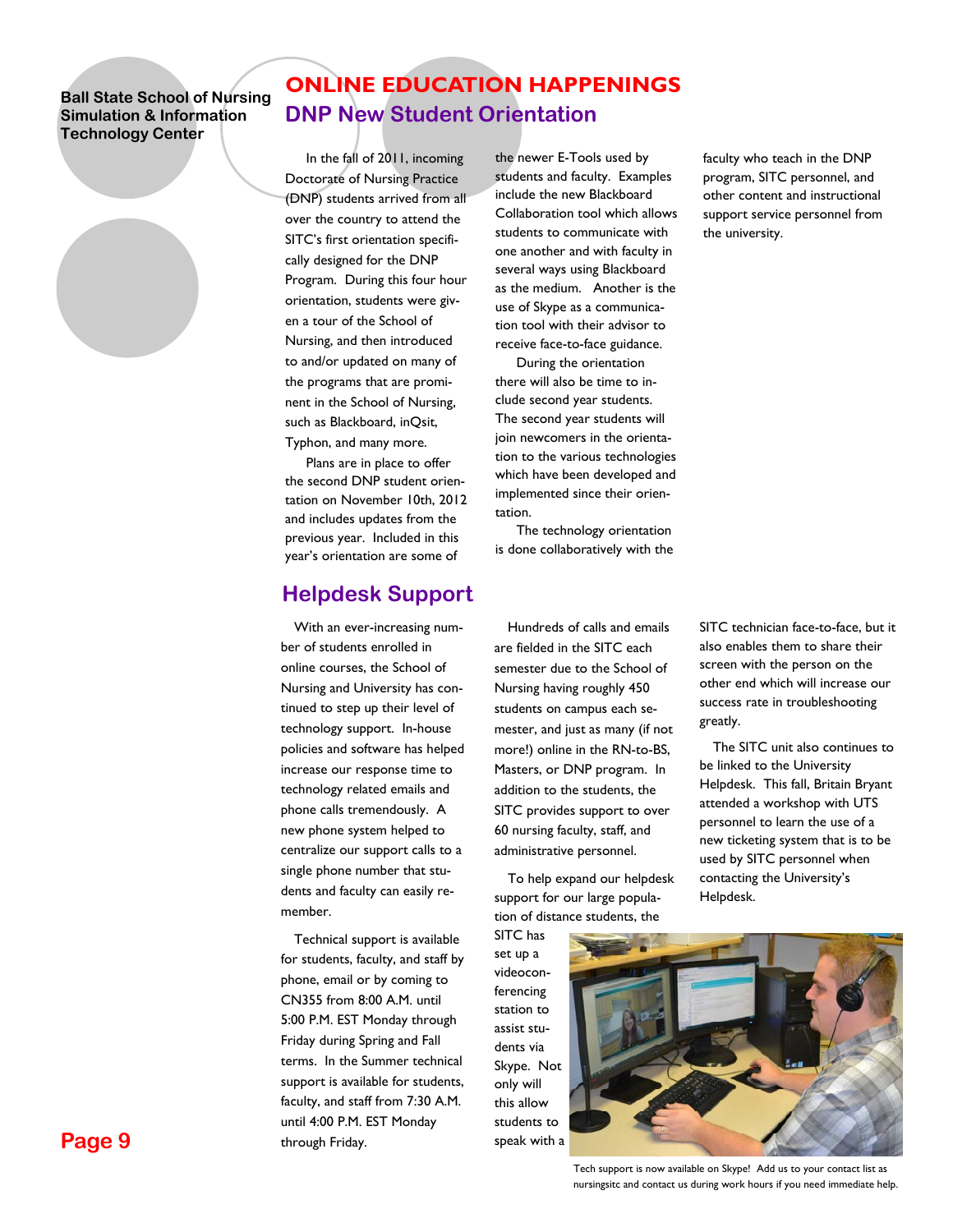# **Ball State School of Nursing Simulation & Information**

# **SITC Involvement in Marketing and Student-Focused Events**

# **Technology Center | Indiana Association of Nursing Students (IANS) Convention**

Ball State University was the host to the annual Indiana Association of Nursing Students (IANS) convention on March 24, 2012. Members of IANS planned many great activities for the 200 visiting nursing students, including roundtable discussion with specialty nurses, resume reviewers, and other helpful workshops. Anne Ryder, for TV journalist, was the keynote speaker. She told of how her nurses helped her deal with the loss of her son and her own neardeath experience. It was a truly inspirational story!

In addition to the guest speakers and workshops, the SITC, working collaboratively with Angela Cox, BSNA faculty advisor, set up a variety of simulations in the lab areas that visitors could observe or even be a part of. In CN 216, our state-of-the-art Critical Care Unit, two nursing students ran through a heart failure scenario six different times with visitors observing through the window, and

even taking part in the simulation with the help of iClicker.

In 215 A & B, twelve additional stations were set up for visiting students to practice the skills they had learned in their clinicals. Scenarios in these simulations suites varied from respiratory distress to diabetes, and even a newborn assessment on BabyHal and SimBaby.

 Thanks to all the BSNA student members and faculty advisors who facilitated this successful event!



Scott Brooks, technical services specialist, assists Ann Ryder with technology support during her presentation in the Fine Arts Building.

Indiana Association of Nursing Students



Nursing students from all over Indiana experience simulation stations.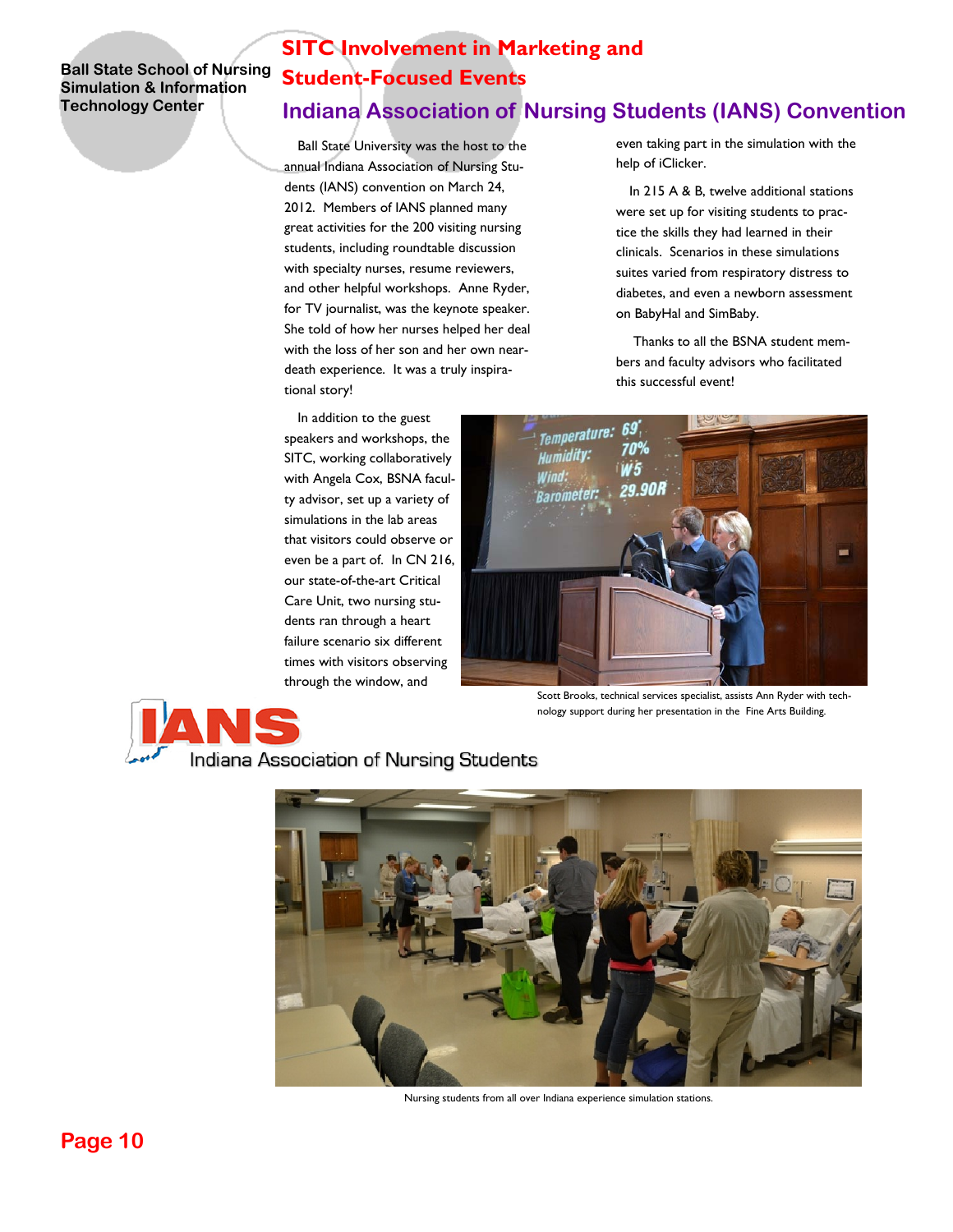# ous video productions during

Alberto Pimienta, Joe Sailer, and Andres Monroy filming their documentary in 215B.

2011-2012. Ball State students of various majors seeking a hospital setting have requested use of the labs for filming purposes.

Due to the realism found in the simulation labs, the School of Nursing was host to numer-

> Most recently the SITC was used as part of the setting for the updated BSU Fight Song video

featuring Charlie Cardinal. Two nursing students were kind enough to donate their time for the video shoot, in which they taught Charlie how to take a

patient's blood pressure and complete assessments.

**Use of Simulation Suites for Video Shoots** 

The SITC's main simulation room, 215B, was also used by Alberto Pimienta and his team (including the SITC's new graduate assistant, Joe Sailer) to obtain some hospital episodes for their Sports Link documentary on Andres Monroy, a Ball State tennis player.



Nursing students pose with Charlie Cardinal after the video shoot in 216



My name is Danielle, but most people call me Dani! I am in my junior year of nursing and loving every moment of it. I am from the small, but wonderful town of Greenville, Ohio. I have one brother, Eric, who I am very close to, and he is a senior this year in high school! I love to paint, draw, take photos, read, exercise, volunteer, play sports, be outside, and hang out with my family and friends! I really love my life, and I am so thankful to be apart of the BSU Nursing Program!

**New SITC Staff and Student Help** 

My name is Piper (and yes that is my real name). I am a student at the Ball State School of Nursing and am about to complete my third semester in the program. I have also completed a minor in biology. Before starting in the nursing program, I was fortunate enough to have been able to study abroad in Australia (which was an AMAZING experience). Originally I am from Milwaukee, Wisconsin and in 2008 I made the long journey down here to Indiana for school. When I'm not in class or at clinical, I work in the nursery at High Street United Methodist Church and also help out here at the School of Nursing. Outside of school and work I love working out, spending time with friends and family, and enjoying the outdoors.



My name is Nicole and I graduated from Bishop Dwenger High School in Fort Wayne. I have five younger brothers and sisters, and I go to visit my family often on the weekends. Every year for the past five years, I have been a counselor for Muscular Dystrophy Association summer camp for children with muscular dystrophy, and I'm also involved in fundraising for MDA. I am a junior in the nursing program, currently in Pediatrics and Adult Health. I hope to one day be a pediatric nurse and possibly work at Riley Hospital.



My name is Thomas. I am a computer technology student and I am in my third year of school. Before starting as a technology major I was heavily involved in vocal music. I'm from a small town in northern Indiana called Nappanee and in 2009 I started classes here in Muncie. When I'm not in class or at work, I help out with various sound and power point projects at the Revolution and the Navigators. I equally enjoy playing computer games and playing games outside. I also have a great love of reading.